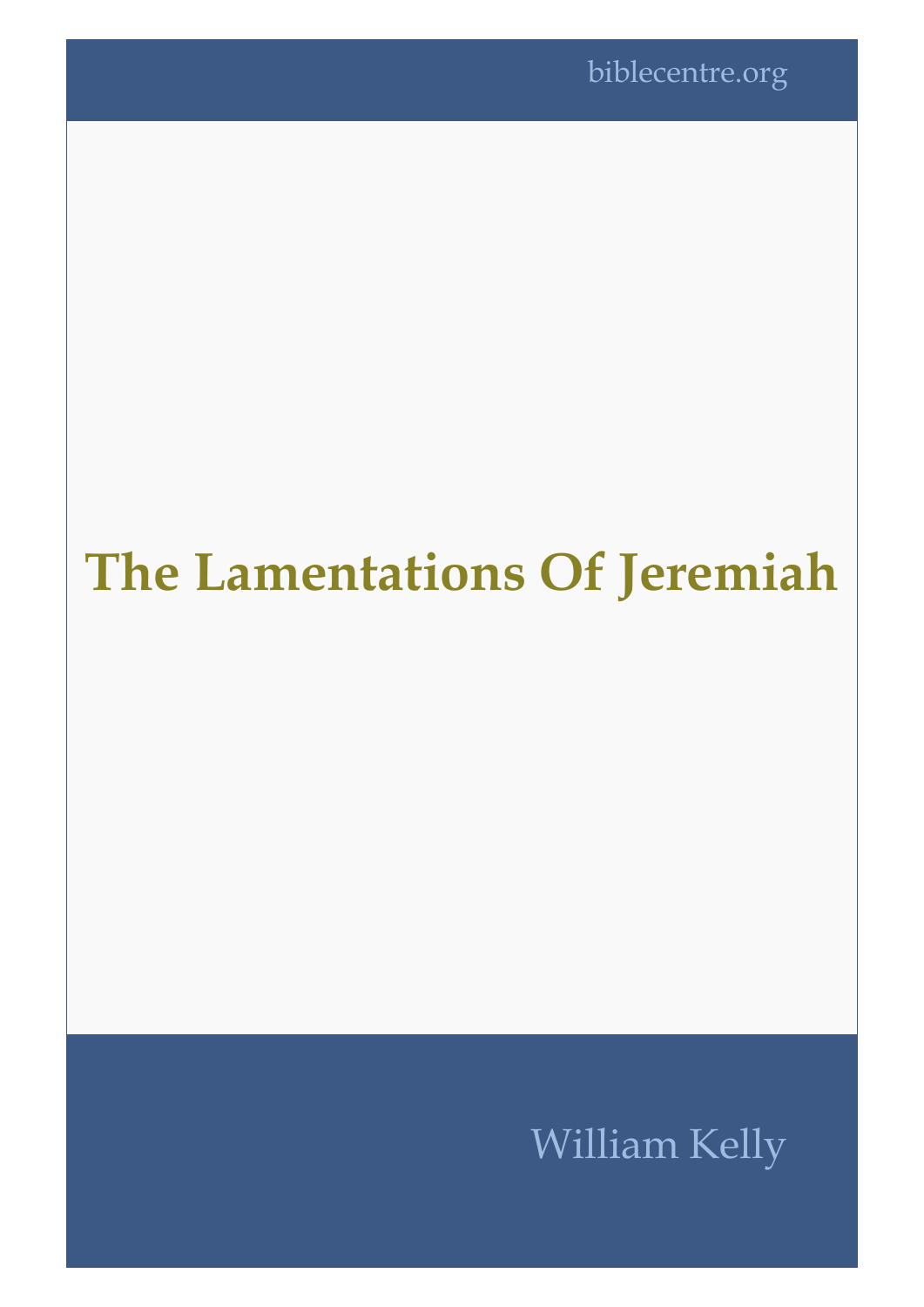### **The Lamentations Of Jeremiah**

#### **INTRODUCTION**

It is no uncommon thought now, as of old, to assume that the book on which we are now entering consists of the Lamentations written by the prophet on the occasion of Josiah's death. (2 Chron. 35: 25.) If a divine testimony affirmed this, it would be our place to believe it: to that no one pretends, still there is the secret assumption that what Jeremiah composed in sorrow for Josiah must be in the Bible, and hence must be this book. But there is no sufficient reason to conclude that all the writings of prophets were inspired for the permanent use of God's people: rather is there good ground to conclude that they were not. Hence we are free to examine the character of the work before us, not to question its divine authority but to ascertain as far as may be its aim and the subjects of which it treats. But, if so, the contents themselves are adverse to the idea; for the distressing prostration of Jerusalem, not the death of the pious king cut down so young, is clearly in view. The description of the state of the city, sanctuary, and people does not accord with Josiah's death; and even the king, whose humiliation is named (Lam. 2: 9), could not possibly be Josiah, who was slain in battle, instead of being among the Gentiles and therefore in captivity. It was no doubt Jehoiachin whose varied lot we can easily trace by comparing the prophecy and 2 Kings 24, 25. All the circumstances of that time tally with the bewailings here.

That the Spirit of prophecy dictated the book cannot be justly doubted, though it may not have direct predictions like the former work from which in the Hebrew Bible it has long been severed as to place, though not so in the days of Josephus. Nevertheless the distinctness of object, tone, and manner is sufficiently marked to justify our viewing it as a separate work of the same writer, Jeremiah. It was morally good that we should have not only predictions of the deep trouble coming on the house of David and Jerusalem, but also the outpouring of a godly heart broken by anguish for the people of God, and the more because they deserved all that fell upon them through their enemies at God's hand. We little think what such an one as Jeremiah must have felt to see the temple destroyed, the holy service suspended, the king and priests and bulk of Judah carried off by their idolatrous conqueror, compelled to own also that their desolation was most righteous because of their sins. Even when he had survived the events which proved the value of his own slighted prophecies, he was inspired to pour forth these elegies which were no vain complaints as we shall see, but a spreading out of the woes of the city and people before a God whose compassion and faithfulness are alike infinite. He vindicates God in what He had done to unhappy Jerusalem. He places before God the utter ruin of the people, civilly and religiously, charging the false prophets with luring them into the pit by their falsehood and flattery, but exhorting the people to repentance. He shows his own sense of sorrow deeper than that of any other, as indeed he both suffered peculiarly from the Jews themselves before the crash came, and the Spirit of Christ that was in him gave him to realize all, where others nerved themselves to brave it with the mailed armour of insensibility and indomitable pride; yet does he cherish hope in what God is, who loves to lift up the fallen and abase the proud. He contrasts their present misery, because of the sins of their priests and prophets, with their former prosperity, but declares that an end will be to Zion's punishment, but none to Edom's. Lastly, he prayerfully spreads out all their own calamities before Jehovah; his only confidence too is in Him who can turn us to Himself, whatever may be His just wrath.

The form is very notable; save in the last chapter, all are acrostic or at least alphabetic. De Wette, with the usual arrogance of a rationalist, pronounces this of itself as an offspring of the later vitiated taste. But this he must do in defiance of the plain fact that those admirable and even early Psalms 25, 34, 37 are similarly constructed, not to speak of the wonderful Psalm 119 and several others in the same fifth book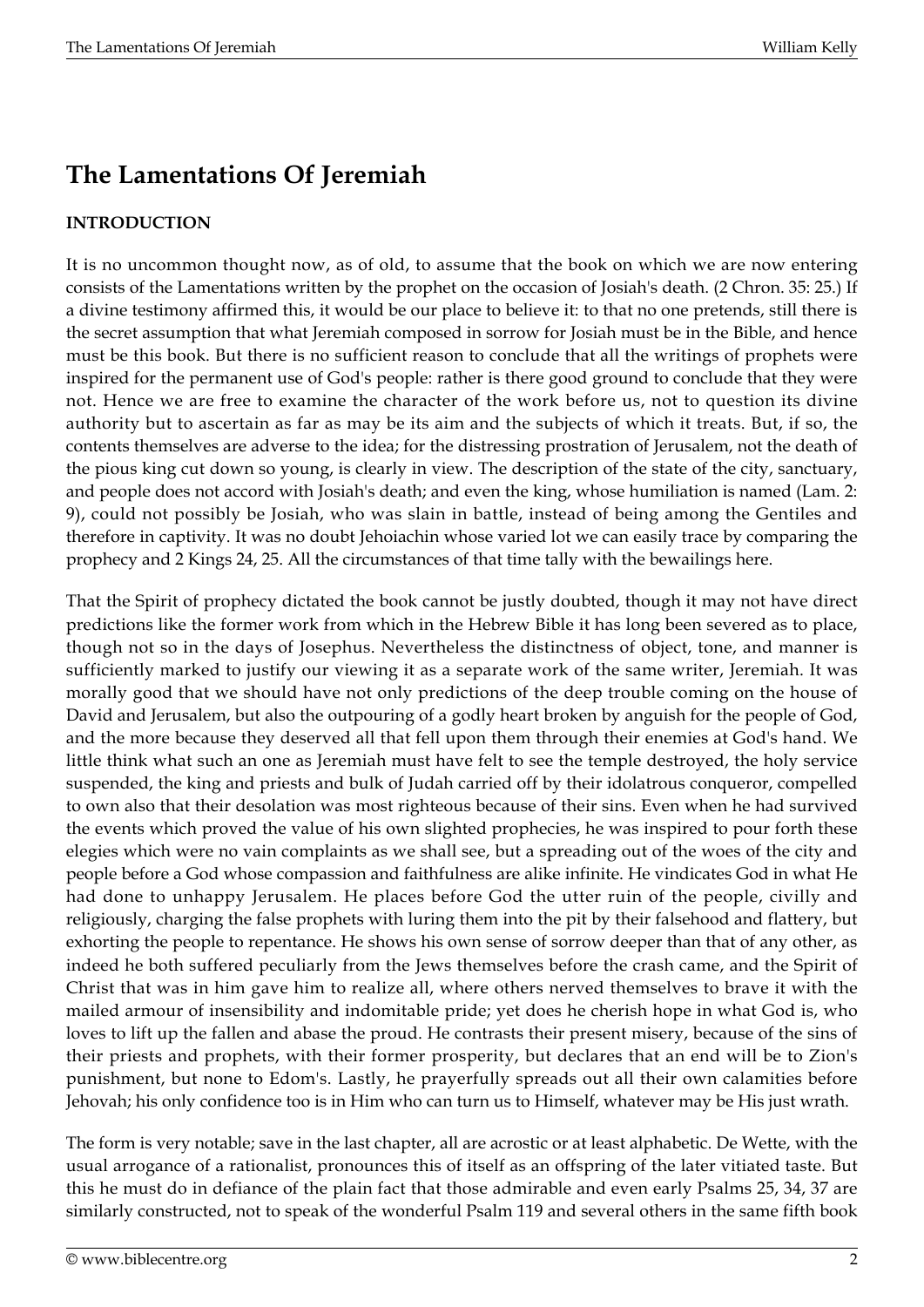of the Psalter (111, 112, 145.). Those who pronounce these psalms cold, feeble, and flat, as well as unconnected, simply betray their own lack of all just appreciation, not to speak of reverence which we may not expect from men who deny them in any true sense to be of God. The first, second, and fourth chapters are so written that each verse begins with one of the twenty-two letters of the Hebrew alphabet in due succession, save that in the second and fourth  $\lceil$  follows instead of preceding  $p$ ; and the same transposition occurs in Lam. 3, where we have three verses instead of single ones, which so commence; and hence there are in it 66 verses. Another peculiarity is to be noticed, that each verse (except Lam. 1: 7, Lam. 2: 19) is a sort of triplet in chapters 1, 2, 3. Lam. 4 is characterized by couplets (save ver. 15); and a singular structure is traceable in Lam. 5, save that it does not begin with the letters of the alphabet, though it consists of twenty-two verses. "Difference of authorship" is the ready but monotonous cry of dark scepticism: others as despairing of intelligence impute it *to forgetfulness*, a third to *accident!* The propriety of the change in what throughout is a prayer and confession to Jehovah must be apparent to the spiritual mind. The alphabetic form may have had a mnemonic object in view. For pathos the book as a whole is unequalled.

#### **LAMENTATIONS 1**

The prophet presents a graphic view of Jerusalem once abounding with people now sitting alone, and as a widow; she that was mighty among nations, a princess among the provinces, now become tributary. She is seen weeping sore, and this in the night when darkness and sleep bring respite to others, to her only a renewal of that grief, less restrained, which covers her cheeks with tears. Now is proved the folly as well as the sin that forsook Jehovah for others; but there is for her no comforter out of her lovers. All her friends, the allies she counted on, deal treacherously by her, and are but enemies. (Ver. 1, 2.)

The last hope of the nation was gone. Israel had been long a prey to the Assyrian. But now in the captivity of Judah mourning overspreads Zion where once were crowded feasts. And there is no exception to the rule of affliction: her priests sigh, her virgins are afflicted, herself as a whole in bitterness. On the other hand her adversaries are in power and command over her. How bitter was all this to a Jew! and in a sense most bitter where the Jew was godly. For besides the grief of nature he might share with his countrymen, there was the added and poignant sorrow that the normal witnesses of Jehovah on earth had proved false, and he could not see how glory would be brought to God in spite of and through Israel's unfaithfulness.

It is necessary to bear in mind the peculiar place of Israel and Jerusalem: otherwise we can never appreciate such a book as this, and many of the Psalms, as well as much of the Prophets. The patriotism of a Jew was bound up as that of no other people or country was with the honour of Jehovah. Providence governs everywhere: no raid of Red Indians, no manoeuvre of the greatest military power in the West, no movement or struggle in Asia, without His eye and hand. But He had set up a direct government in His own land and people, modified from Samuel's days by kingly power, which had blessing guaranteed on obedience. But who could guarantee the obedience? Israel pledged it indeed, but in vain. The people disobeyed, the priests disobeyed, the kings disobeyed. We see too that in Jeremiah's days false prophets imitated the true, and supplanted them in the heed of a court and nation which desired a delusive sanction from God on their own wilfulness, prophesying what pleased the people in flattery and deceit. Hence the corruption only lent an immense impetus to those who were already hastening down the steep of ruin. But this did not lesson the agony of such as Jeremiah. They realized the inevitable ruin; and he, not in moral sense only but by divine inspiration, gives expression to his feelings here. The blessed Lord Jesus Himself is the perfect pattern of similar grief over Jerusalem, in Him absolutely unselfish and in every way pure, but so much the more deeply felt. Unless the relation of that city to God be understood, one cannot enter into this; and there is danger of either explaining it away into care for their souls, or of perverting it into a ground for similar feelings, each for his own country. But it is clear that a man's soul is the same in Pekin or London, in Jerusalem or Baltimore. The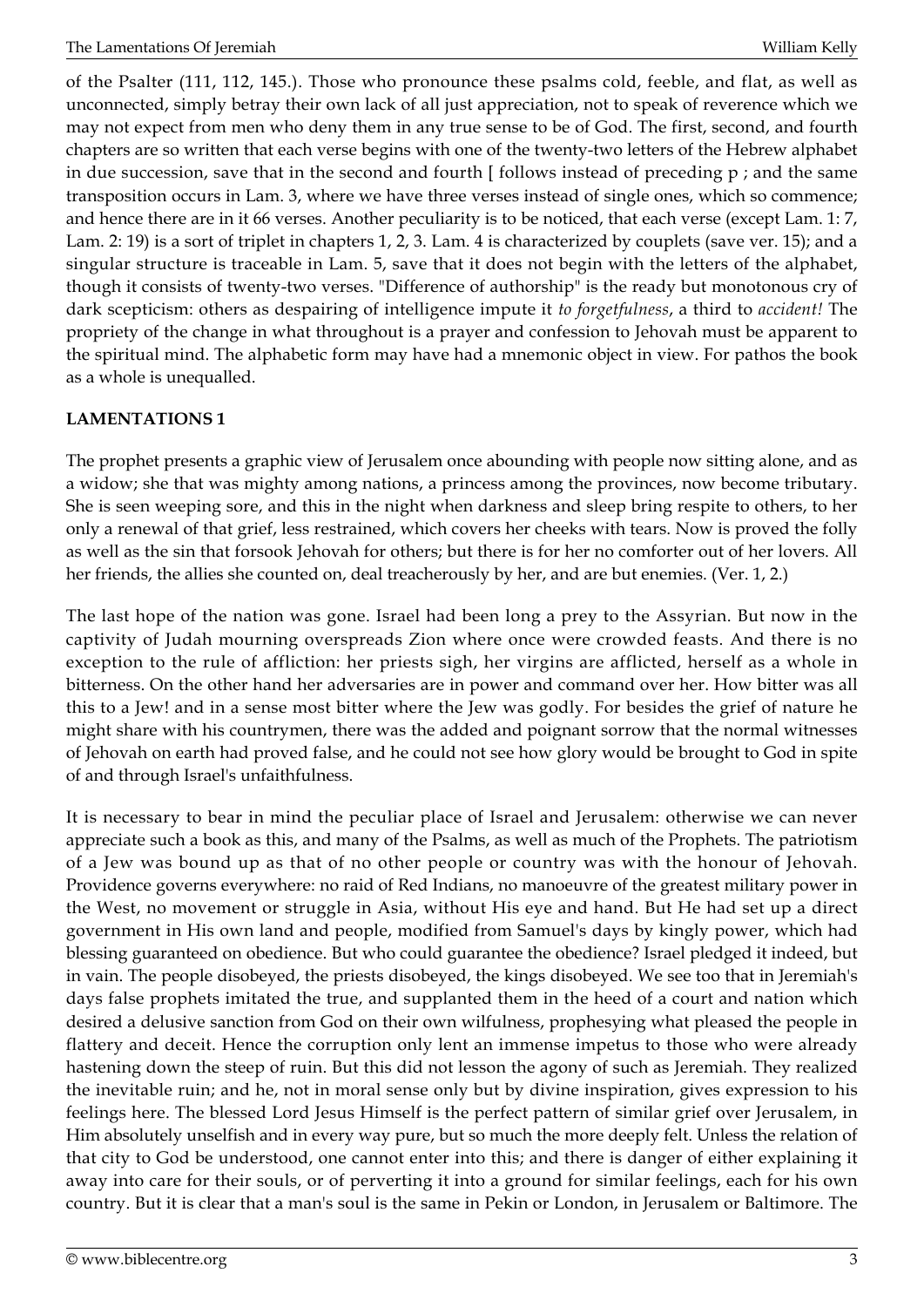Lord does show us the immeasurable value of a soul elsewhere; but this is not the key to His tears over Jerusalem. The impending judgment of God in this world, the dismal consequences yet in the womb of the future, because of the rejection of the Messiah as well as all other evil against God, made the Saviour weep. We cannot wonder therefore that the Spirit of Christ which was in Jeremiah, and guided him in this Book of Lamentations, gave the prophet communion with his Master before He Himself proved its worst against His own person.

God might raise up a fresh testimony, as we know He has done; but, while bowing to His sovereign will, the utter ruin of the old witness justly filled the heart of every pious God-fearing Israelite with sorrow unceasing; and surely not the less "because Jehovah hath afflicted her for the multitude of her transgressions." Grief is not less over God's people because they have dishonoured God and are righteously chastised. "Her children are gone into captivity before the enemy. And from the daughter of Zion all her beauty is departed: her princes are as harts which find no pasture and go powerless before the pursuer."

There was the bitter aggravation, ever present, of what the city of the great King had lost, which He, when He came and was refused, told out in His broken words of weeping over it. "Jerusalem remembered in the days of her affliction and of her miseries all her pleasant things that she had in the days of old, when her people fell into the hand of the enemy, and none did help her: the adversaries saw her, and did mock at her sabbaths. Jerusalem hath grievously sinned; therefore she is removed: all that honoured her despise her, because they have seen her nakedness: yea, she sigheth, and turneth backward. Her filthiness is in her skirts; she remembereth not her last end; therefore she came down wonderfully: she had no comforter. O Jehovah, behold my affliction: for the enemy hath magnified himself, The adversary hath spread out his hand upon all her pleasant things: for she hath seen that the heathen entered into her sanctuary, whom thou didst command that they should not enter into thy congregation. All her people sigh, they seek bread; they have given their pleasant things for meat to relieve the soul: see, O Jehovah, and consider: for I am become vile." (Ver. 7-11.) Faith however sees in the prostration of the guilty city under the relentless adversary a plea for Jehovah's compassion and interposition on its behalf.

Then the prophet personifies the downtrodden Zion turning to the passing strangers for their pity. "Is it nothing to you, all ye that pass by? behold, and see if there be any sorrow like unto my sorrow, which is done unto me, wherewith Jehovah hath afflicted me in the day of his fierce anger. From above hath he sent fire into my bones, and it prevaileth against them: he hath spread a net for my feet, he hath turned me back: he hath made me desolate and faint all the day. The yoke of my transgressions is bound by his hand: they are wreathed, and come up upon my neck: he hath made my strength to fall, the Lord hath delivered me into their hands, from whom I am not able to rise up. The Lord hath trodden under foot all my mighty men in the midst of me: he hath called an assembly against me to crush my young men: the Lord hath trodden the virgin, the daughter of Judah, as in a winepress. For these things I weep; mine eye, mine eye runneth down with water, because the comforter that should relieve my soul is far from me: my children are desolate, because the enemy prevailed." (Ver. 12-16.) Still all is traced to Jehovah's dealing because of Jerusalem's rebellious sins; and hence He is morally vindicated. "Zion spreadeth forth her hands, and there is none to comfort her: Jehovah hath commanded concerning Jacob, that his adversaries should be round about him: Jerusalem is as a menstruous woman among them. Jehovah is righteous; for I have rebelled against his commandment: hear, I pray you, all people, and behold my sorrow: my virgins and my young men are gone into captivity. I called for my lovers, but they deceived me: my priests and mine elders gave up the ghost in the city, while they sought their meat to relieve their souls." (Ver. 17-19.)

Finally, Jehovah is called to behold, because Jerusalem was thus troubled, and this too inwardly, because of its own grievous rebellion; and He is besought to requite the enemy who took pleasure in their abject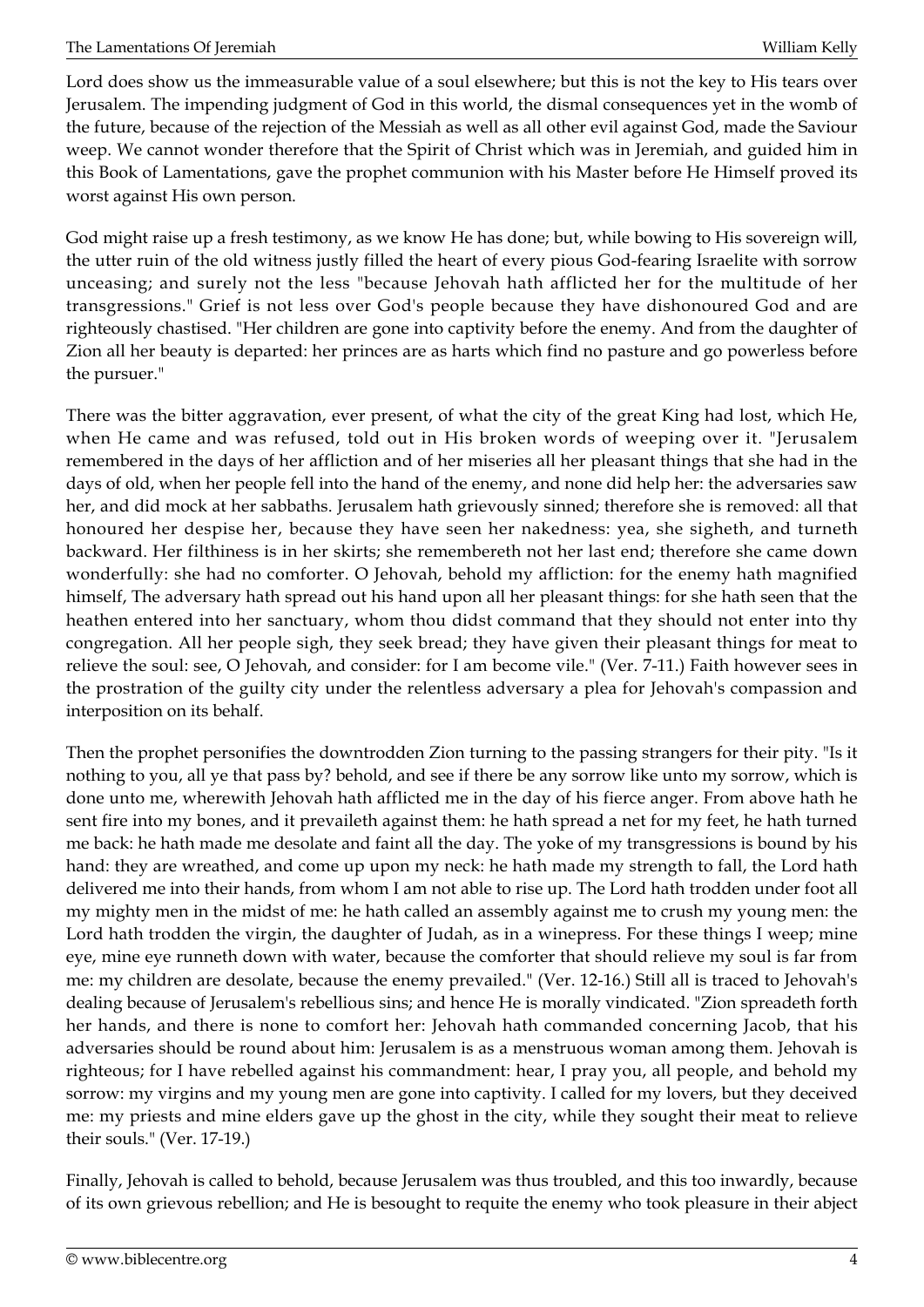shame and deep suffering. "Behold, O Jehovah; for I am in distress: my bowels are troubled; mine heart is turned within me; for I have grievously rebelled: abroad the sword bereaveth, at home there is as death. They have heard that I sigh: there is none to comfort me: all mine enemies have heard of my trouble, they are glad that thou hast done it; thou wilt bring the day that thou hast called, and they shall be like unto me. Let all their wickedness come before thee; and do unto them as thou hast done unto me for all my transgressions: for my sighs are many, and my heart is faint." (Ver. 20-22.)

#### **LAMENTATIONS 2**

It has been noticed that the solitude of Jerusalem is the prominent feeling expressed in the opening of these elegies. Here we shall find its overthrow spread out in the strongest terms and with great detail. Image is crowded on image to express the completeness of the destruction to which Jehovah had devoted His own chosen people, city, and temple; the more terrible, as He must be in His own nature and purpose unchangeable. None felt the truth of His love to Israel more than the prophet; for this very reason, none could so deeply feel the inevitable blows of His hand, obliged as He was to be an enemy to those He most loved. "How hath the Lord covered the daughter of Zion with the cloud in his anger, and cast down from heaven unto the earth the beauty of Israel, and remembered not his footstool in the day of his anger. The Lord hath swallowed up all the habitations of Jacob, and hath not pitied: he hath thrown down in his wrath the strongholds of the daughter of Judah; he hath brought them down to the ground: he hath polluted the kingdom and the princes thereof. He hath cut off in his fierce anger all the horn of Israel: he hath drawn back his right hand from before the enemy, and he burned against Jacob like a flaming fire, which devoureth round about. He hath bent his bow like an enemy: he stood with his right hand as an adversary, and slew all that were pleasant to the eye in the tabernacle of the daughter of Zion: he poured out his fury like fire. The Lord was as an enemy: he hath swallowed up Israel, he hath swallowed up all her palaces: he hath destroyed his strongholds, and hath increased in the daughter of Judah mourning and lamentation." (Ver. 1-5.)

But even this was not the worst. Their civil degradation and ruin were dreadful; for their outward place and blessings came from God in a sense peculiar to Israel. But what was this to His degrading His own earthly dwelling in their midst! "And he hath violently taken away his tabernacle, as if it were of a garden: he hath destroyed his places of the assembly. Jehovah hath caused the solemn feasts and sabbaths to be forgotten in Zion, and hath despised in the indignation of his anger the king and the priest. The Lord hath cast off his altar, he hath abhorred his sanctuary, he hath given up into the hand of the enemy the walls of her palaces; they have made a noise in the house of Jehovah, as in the day of a solemn feast." (Ver. 6, 7.) It was of no use to think of the Chaldeans. God it was who brought Zion and the temple, and their feasts and fasts and sacrifices, with king and priest, to nought.

Hence in verse 8 it is said with yet greater emphasis, "Jehovah hath purposed to destroy the wall of the daughter of Zion: he hath stretched out a line, he hath not withdrawn his hand from destroying: therefore he made the rampart and the wall to lament; they languished together. Her gates are sunk into the ground; he hath destroyed and broken her bars: her king and her princes are among the Gentiles: the law is no more; her prophets also find no vision from Jehovah. The elders of the daughter of Zion sit upon the ground and keep silence: they have cast up dust upon their heads; they have girded themselves with sackcloth: the virgins of Jerusalem hang down their heads to the ground." (Ver. 8-10.) The prophet then introduces his own grief. "Mine eyes do fill with tears, my bowels are troubled, my liver is poured upon the earth, for the destruction of the daughter of my people; because the children and the sucklings swoon in the streets of the city. They say to their mothers, Where is corn and wine? when they swooned as the wounded in the streets of the city, when their soul was poured out into their mothers' bosom. What thing shall I take to witness for thee? what thing shall I liken to thee, O daughter of Jerusalem? what shall I equal to thee, that I may comfort thee, O virgin daughter of Zion? for thy breach is great like the sea: who can heal thee?" He justly feels that no object can adequately match the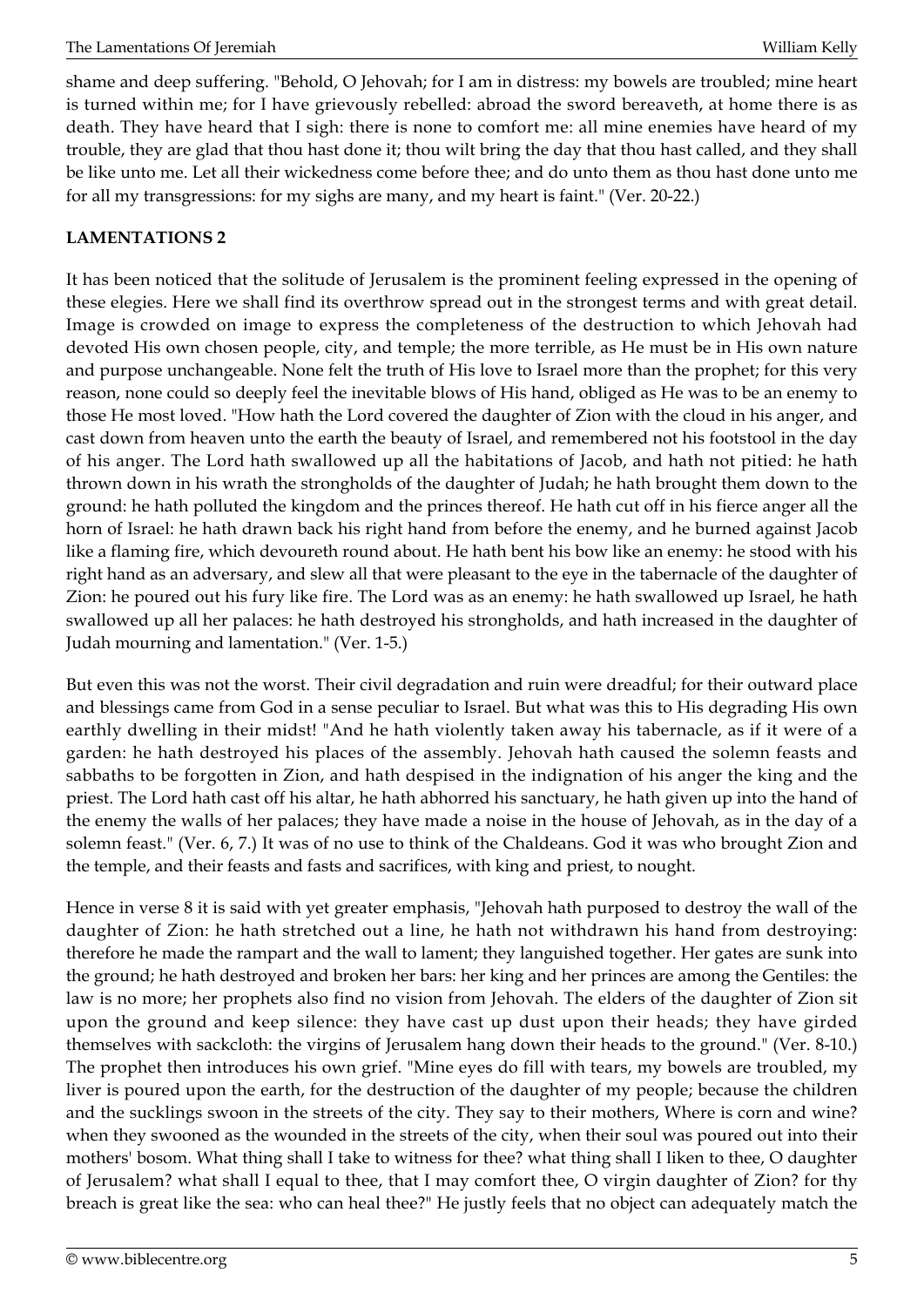series of miseries of Zion. The sea alone could furnish by its greatness a notion of the magnitude of their calamities.

Another element now enters to aggravate the description - the part which false prophets played before the final crisis came. "Thy prophets have seen vain and foolish things for thee: and they have not discovered thine iniquity, to turn away thy captivity; but have seen for thee false burdens and causes of banishment." (Ver. 14.)

Then He depicts the cruel satisfaction of their envious neighbours over their sufferings and ruin. "All that pass by clap their hands at thee; they hiss and wag their head at the daughter of Jerusalem, saying Is this the city that men call the perfection of beauty, the joy of the whole earth? All thine enemies have opened their mouth against thee: they hiss and gnash the teeth: they say, We have swallowed her up. certainly this is the day that we looked for; we have found, we have seen it." (Ver. 15, 16,) But the prophet insists that it was Jehovah who had done the work of destruction because of His people's iniquity, let the Gentiles boast as they might of their power over Jerusalem. "Jehovah hath done that which he had devised; he hath fulfilled his word that he had commanded in the days of old: he hath thrown down and hath not pitied: and he hath caused thine enemy to rejoice over thee, he hath set up the horn of thine adversaries." (Ver. 17.) Sorrowful, most sorrowful, that His hand had done it all; yet a comfort to faith, for it is the hand that can and will build up again for His name's sake. Nor was it a hasty chastening; from earliest days Jehovah had threatened and predicted by Moses what Jeremiah details in his Lamentations. Compare Lev. 26, Deut. 28, 31, 32. To Him therefore the prophet would have the heart to cry really, as it had in vain through mere vexation. "Their heart cried unto the Lord, O wall of the daughter of Zion, let tears run down like a river day and night: give thyself no rest; let not the apple of thine eye cease. Arise, cry out in the night: in the beginning of the watches pour out thine heart like water before the face of the Lord: lift up thy hands toward him for the life of thy young children, that faint for hunger in the top of every street. Behold, O Jehovah, and consider to whom thou hast done this. Shall the women eat their fruit, and children of a span long? shall the priest and the prophet be slain in the sanctuary of the Lord? The young and the old lie on the ground in the streets: my virgins and my young men are fallen by the sword; thou hast slain them in the day of thine anger; thou hast killed, and not pitied. Thou hast called as in a solemn day my terrors round about, so that in the day of Jehovah's anger none escaped nor remained: those that I have swaddled and brought up hath mine enemy consumed." (Ver. 18-22.) He arrays the most frightful excesses the Jews had suffered before God that He may deal with the enemies who had been thus guilty.

As to the apparent alphabetic dislocation in verses 16, 17, I do not doubt that it is intentional. In Lam. 1 all is regular as to this. In Lam. 3, Lam. 4 a transposition occurs similar to what we find here. It cannot therefore be either accidental on the one hand, or due to a different order in the alphabet on the other, as has been thought. Some of the Hebrew MSS. place the verses as they should stand in the regular order, and the Septuagint pursues a middle course by inverting the alphabetic marks but retaining the verses to which they should belong in their Masoretic place. But there is no sufficient reason to doubt that the Hebrew gives the passage as the Spirit inspired it, spite of the strangeness of the order, which must therefore have been meant to heighten the picture of sorrow. In sense they must stand as they are. a change according to the ordinary place of the initials p and [ would out the thread of just connection.

#### **LAMENTATIONS 3: 1-21**

This strain differs, as in the triple alliteration of its structure, so also in its more distinctly personal plaintiveness. The prophet expresses his own sense of sorrow, no longer representing Zion but speaking for himself, while at the same time his grief is bound up with the people, and none the less because he was an object of derision and hatred to them for his love to them in faithfulness to Jehovah. Other prophets may have been exempted for special ends of God, but none tasted the bitterness of Israel's portion more keenly than Jeremiah. His desire is that others should bear the grief of the people's state as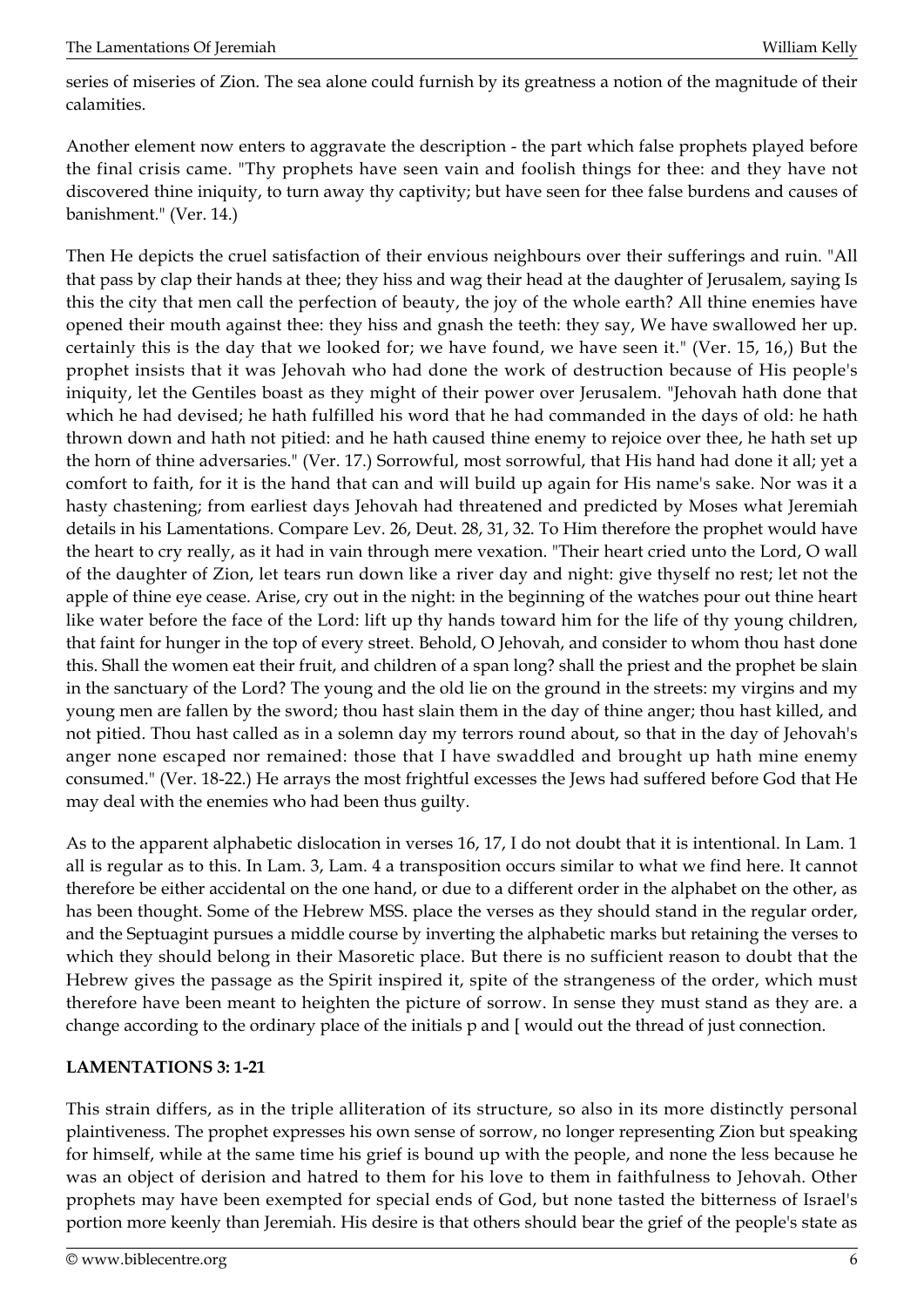here expressed for the heart in order to final comfort and blessing from God. In the opening verses he tells out his experiences in trouble. "I am the man that hath seen affliction by the rod of his wrath." He hath led me and brought me into darkness, but not into light. Surely against me is he turned; he turneth his hand against me all the day." (Ver. 1-3.) He owns it to be from Jehovah's hand and rod. Indignation was gone forth from God against Israel, and a true-hearted prophet was the last one to screen himself or wish it. There was affliction; this too in darkness, not light; and again with oft-recurring visitation of His hand.

Next (ver. 4-6) Jeremiah recounts his wearing away; the preparations of Jehovah against him; and his evidently doomed estate. "My flesh and my skin hath he made old; he hath broken my bones. He hath builded against me, and compassed me with gall and travel. He hath set me in dark places, as they that be dead of old," (Ver. 4-6.)

In verses 7-9, the prophet shows that his portion was not only in imprisonment with heavy chain, but with the awful aggravation that entreaty and prayer could not avail to effect deliverance, the way being fenced, not to protect but to exclude and baffle.

Then Jeremiah draws imagery from the animal kingdom to tell how God spared him in nothing. "He was unto me as a bear lying in wait, and as a lion in secret places. He hath turned aside my ways, and pulled me in pieces: he hath made me desolate. He hath bent his bow, and set me as a mark for the arrow." (Ver. 10-12.)

Nor does he content himself with telling us how he had been the object of divine attack, as game to the hunter, but lets us see that the mockery of his brethren was not the least part of his trial and bitterness. "He hath caused the arrows of his quiver to enter into my reins. I was a derision to all my people; and their song all the day. He hath filled me with bitterness, he hath made me drunken with wormwood." (Ver. 13-15.)

Inwardly and outwardly there was every sign of disappointment and humiliation; and expectation of improved circumstances cut off even from Him who is the believer's one resource. "He hath also broken my teeth with gravel stones, he hath covered me with ashes. And thou hast removed my soul far off from peace: I forgat prosperity. And I said, My strength peace and my hope is perished from Jehovah. (Ver. 16-18.)

Yet there is the very point of change. From verse 19 he spreads out all before Jehovah, whom he asks to remember it; and from the utter prostration of his soul he begins to conceive confidence. "Remembering mine affliction and my misery, the wormwood and the gall. My soul hath them still in remembrance, and is humbled in me. This I recall to my mind, therefore have I hope." (Ver. 19-21.) It is not Christ, but assuredly the Spirit of Christ leading on an afflicted and broken heart. Weeping may endure for a night; but joy cometh in the morning.

In what sense then are we to account for language so strong uttered by a holy man, and this not about the persecutions of strangers or the enmity of the Jews, but mostly indeed about Jehovah's ways with him? Certainly not what Calvin and the mass of commentators before and since make of it, as if it were the pressure of the hand of God on the sufferers as Christians when their minds were in a state of confusion, and their lips uttered much that is intemperate. Such an interpretation does little honour to God, not to speak of Jeremiah, and makes the Spirit to be a reporter, not merely of a few words or deeds which betray the earthen vessel in its weakness, but of outpourings considerable and minute, which, according to such a view, would consist of scarce anything but complaints spoken according to the judgment of the flesh under feelings so little moderated as to let fill too often things worthy of blame. Can such a view with such results satisfy a thoughtful child of God, who understands the gospel?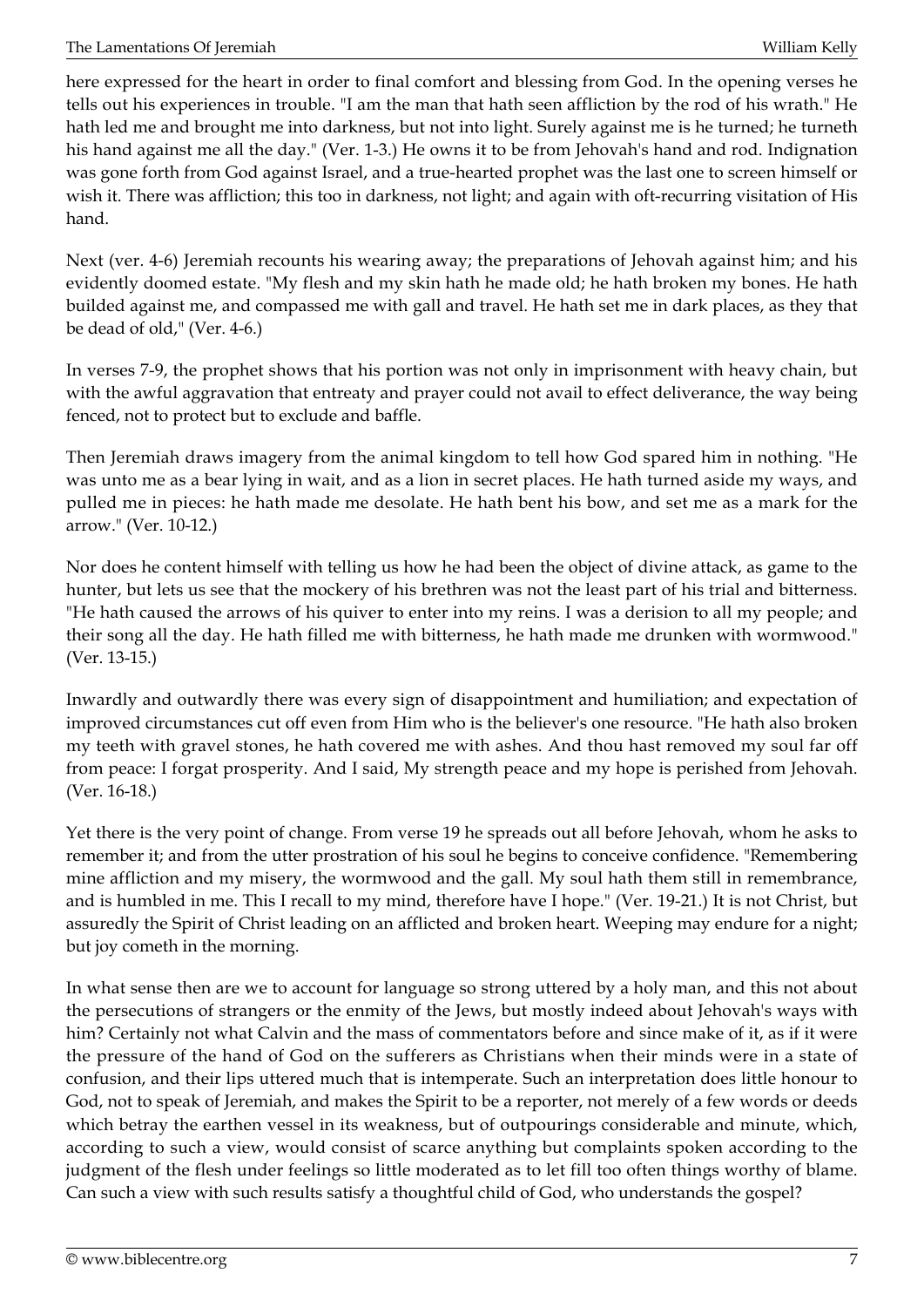I believe, on the contrary, that the language is not hyberbolical, but the genuine. utterance of a sensitive heart in the midst of the crushing calamities of Israel, or rather now also of Judah and Jerusalem; that they are the sorrows of one who loved the people according to God, who suffered with them all the more because they did not feel and he did that it was Jehovah Himself who was behind and above their miseries and shame, inflicting all because of their sins, with the added and yet keener fact of his own personal and poignant grief because of what his prophetic office exposed him to, not so much from the Chaldeans as from the people of God, his brethren after the flesh. It was in no way the expression of his own relation to God is a saint or consequently of God's feelings towards himself individually; it was the result of being called of God to take part in Israel for Him at a time so corrupt and so calamitous. I am far from meaning that personally Jeremiah did not know what failure was in that awful crisis. It is plain from his own prophecy that his timidity did induce him to sanction or allow on one occasion the deceit of another, adopting if not inventing it. But he seems to have been, take him all in all, a rare man, even among the holy line of the prophets; and, though morbidly acute in his feelings by nature, singularly sustained of God with as little sympathy from others as ever fell to the lot of a servant of God among His people. Even Elijah's experience fell far short of his, both on the side of the people's wickedness among whom lay his ministry, and on the score of suffering inwardly and outwardly as a prophet who shared all the chastening which the righteous indignation heaped on his guilty people, with his own affliction to boot as a rejected prophet. He appears indeed in this to have the most nearly approached our blessed Lord, though certainly there was a climax in His case peculiar to Himself, hardly more in the intensely evil and degraded state of Jerusalem then than in the perfection with which He fathomed and felt all before God as one who had deigned to be of them and their chief, their Messiah, who must therefore have so much the deeper interest and the truer sense of what they deserved as a people from God through the instrumentality of their enemies. As a fact this came on them soon after under the last and most terrible siege by Titus; but Jesus went beforehand through all before the cross as well as on it, this apart from making atonement, with which nothing but the densest ignorance could confound it, and mere malice attack others for avoiding its own palpable error.

#### **LAMENTATIONS 3: 22-42**

There is no doubt, I think, that the ground of hope which the prophet lays to heart, as he said in verse 21, is stated in the following verses: "It is of Jehovah's mercies that we are not consumed, because his mercies fail not. They are new every morning: great is thy faithfulness. Jehovah is my portion; therefore will I hope in him." The last clause confirms the thought that verse 21 is anticipative, and that here the spring is touched.

For the turn given by the Targum, and the older versions, save the Vulgate, namely, "The mercies of Jehovah are not consumed, for his compassions fail not," I see no sufficient reason, though Calvin considers this sense more suitable. The Latin and our own version seem to me preferable, not only as being clearer but as giving greater prominence to the persons of His people, and yet maintaining in the last clause what the others spread over both clauses. His mercies then have no end; "they are renewed every morning: great is thy faithfulness. Jehovah is my portion, saith my soul; therefore will I hope in him." It is a goodly portion without doubt, though unbelief thinks it nothing and pines after some one to show any good after a tangible sort, the corn and wine and oil of this creation. But to have Him who has all things and who is Himself infinitely more than all He has is beyond comparison a better portion, as he must own who by grace believes it.

"Jehovah is good to them that wait for him, to the soul that seeketh him. It is good that one should both hope and quietly wait for the salvation of Jehovah. It is good for a man that he bear the yoke in his youth." Confident expectation is thus cherished, while an illusive profession of waiting for Him is detected and judged. For though a careless spirit might pretend to wait for Him, could it be thought of such a one that he is a soul which seeks Him! Activity is implied in this. The next clause asserts the value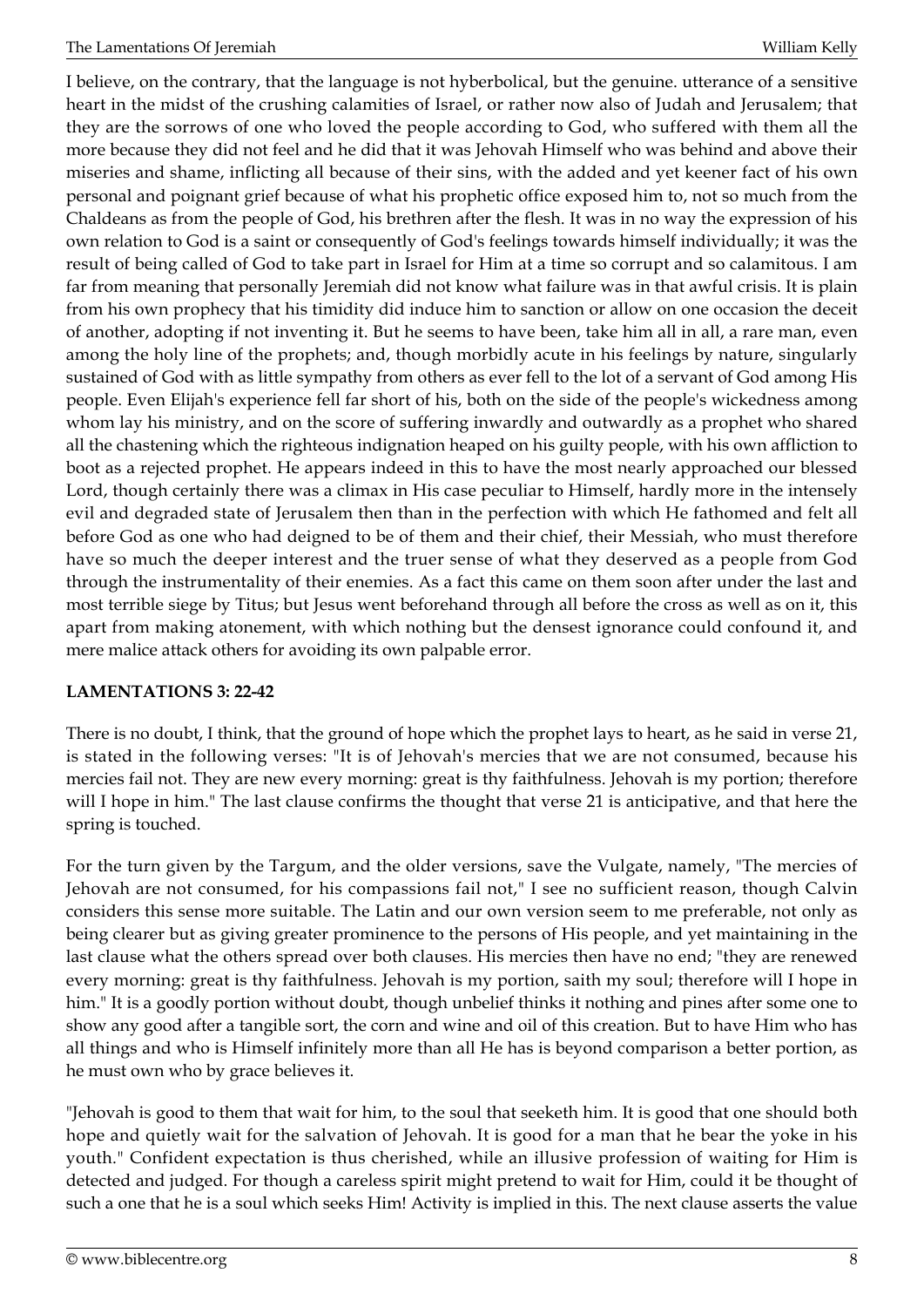of patient looking to Him. But it is not tolerable to infer that we err in looking for the continual light of God's favour. For to this redemption entitles us; and Christ is risen the spring and pattern of life in resurrection, on which the Father ever looks with complacency. The last good here contemplated is that one bear the yoke in his youth. Subjection to God's will and to the trials He sends is ever blessed, and this from tender years.

"He sitteth alone and keepeth silence, because he hath borne it upon him. He putteth his mouth in the dust, if so be there may be hope. He giveth his cheek to him that smiteth him: he is filled full with reproach." Thus God's ways are accepted in silence; and humiliation is complete unto death in conscience, yet not without hope; and man's contemptuous persecution and reproach are submitted to.

"For Jehovah will not cast off for ever: but though he cause grief, yet will he have compassion according to the multitude of his mercies. For he doth not afflict willingly nor grieve the children of men." Hope is thus confirmed, without which indeed there is no power of endurance any more than of comfort. His judicial chastenings of Israel are measured and will have an end, as is equally true of His righteous government of ourselves now.

The next triplet is peculiar in its structure, each verse beginning with the infinitive, as is fairly presented in the common Authorized Version. "To crush under his feet all the prisoners of the earth, to turn aside the right of a man before the face of the most high, to subvert a man in his cause Jehovah, approveth not." They are acts of oppression, cruelty, and wrong: should the Lord not see this? Certainly they have no sanction from Him.

The utter ignorance of the future on man's part is next set before us. "Who is he that saith, and it cometh to pass, when Jehovah commandeth it not? Out of the mouth of the most High proceedeth not evil and good? Wherefore doth a living man complain, a man for the punishment of his sins?" All is plainly declared by God. But complainers are never satisfied nor otherwise right. It were better to complain of ourselves, yea every man because of his sins.

Then in verses 40-42 self-judgment is the word of exhortation. "Let us search and try our ways, and turn again to Jehovah. Let us lift up our heart with our hands unto God in the heavens. We have transgressed and have rebelled: thou hast not pardoned." It was just but tremendous thus to find no sign of pardon in His ways.

#### **LAMENTATIONS 3: 43-66**

Next the prophet sets forth without disguise or attenuation the ways of God's displeasure with His people. This was true; and it was right both to feel and to own it, though the owning it to such a God makes it far more painful. "Thou hast covered with anger, and persecuted us; thou hast slain, thou hast not pitied. Thou hast covered thyself with a cloud, that our prayer should not pass through. Thou hast made us as the off-scouring and refuse in the midst of the people." (Ver. 43-45.) There are times when it does not become the saint to seek a deprecation of a chastening - where, if prayer were ignorantly so made, it were a mercy that it should not be heard, And so it was for Jerusalem then. The divine sentence must take its course, however truly God would prove His care of the godly under such sorrowful circumstances.

Then in verses 46-48 he expresses his sense of the reproach heaped on them by their enemies; so that between inward fear and outward desolation the wretchedness was unparalleled. "All our enemies have opened their mouths against us. Fear and a snare is come upon us, desolation and destruction. Mine eye runneth down with rivers of water for the destruction of the daughter of my people." Only those could know it who had been favoured of God as they had been; only one who knew Him as Jeremiah could feel and tell it out as he does, It is but to be expected that some should feel his lamentations to be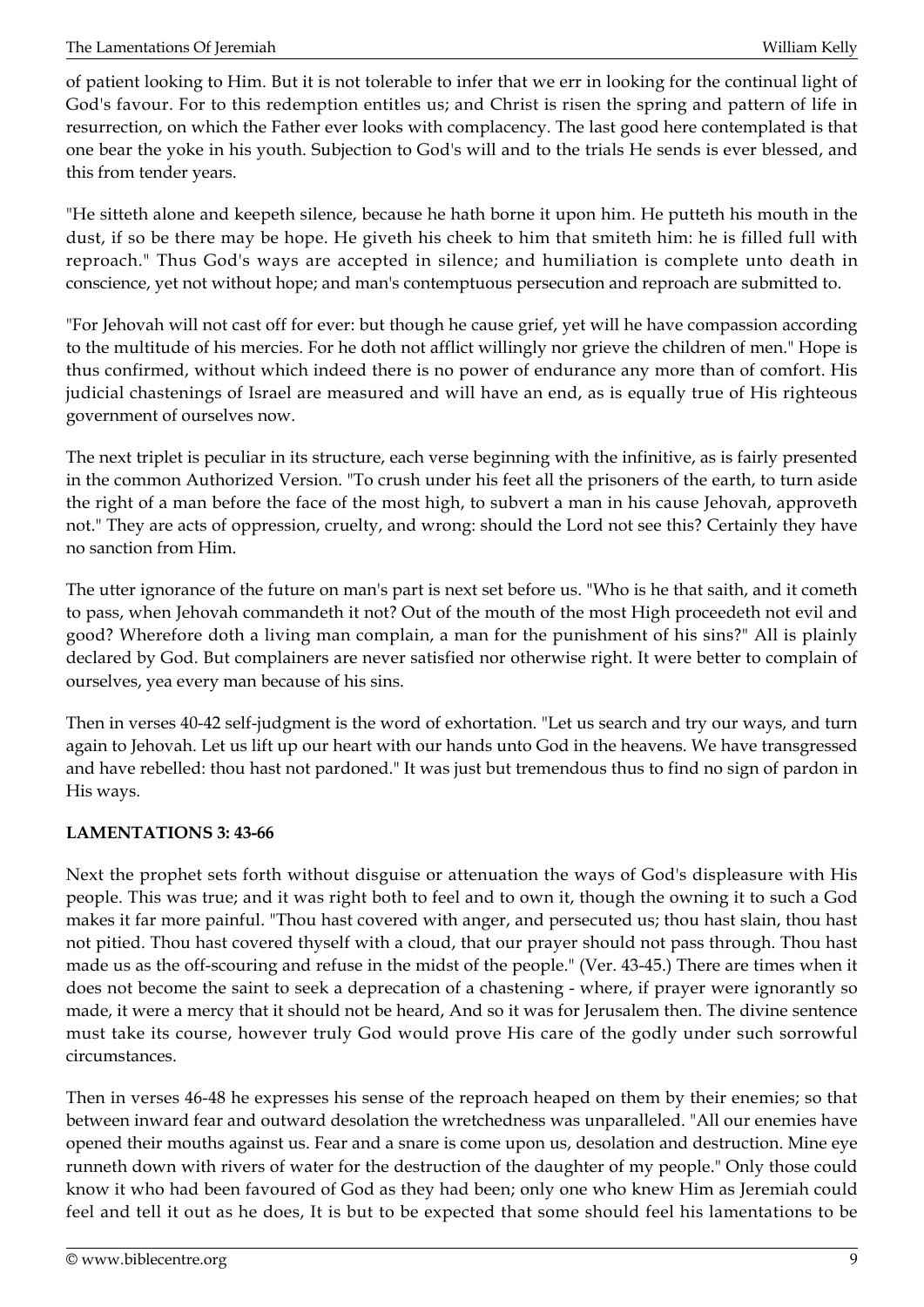excessive, as others do the glowing anticipations of the prophets; faith would receive and appreciate both, without criticizing either.

In the next stanza he repeats the words of the last in order to bring Jehovah in. Faith does not hinder but increases grief because of the deplorable state of that which is near to God, when its state is so evil as to be the object of His judgments; yet it is assured that such grief is not unavailing but that He will surely intervene. "Mine eye trickleth down, and ceaseth not, without any intermission, till Jehovah look down, and behold from heaven. Mine eye affecteth mine heart because of all the daughters of my city." (Ver. 49-51.)

In verses 52-54 the prophet sets forth by various figures the calamities which fall on the Jews from their enemies. "Mine enemies chased me sore, like a bird, without cause. They have cut off my life in the dungeon, and cast a stone upon me. Waters flowed over mine head; then I said, I am cut off." They were no more than as a bird before skilful fowlers, as one shut up in dungeons secured by a stone overhead, as one actually overwhelmed in waters rolling over him.

But prayer may be and has been proved effectual even in their distresses; and so the following verses show as with Jeremiah. "I called upon Thy name, O Jehovah, out of the low dungeon. Thou hast heard my voice: hide not thine ear at my breathing, at my cry. Thou drewest near in the day that I called upon thee; thou saidst, Fear not." (Ver. 55-57.)

And here it may be as well to point out the danger of those who cite Psalm 22: 1, as an ordinary saint's experience, despising or at least failing to use the lesson scripture gives us, that those words suited Jesus on the cross, and certainly no Christian since. He was thus forsaken then that we might never be. It is not then true that the believer under any circumstance is forsaken of God. Jesus only could say in the fulness of the truth, both "My God" and "Why hast thou forsaken me?" And even He never did nor could, I believe, have said these words save as atoning for sin. To suppose that, because David wrote the words, he must have said them as his own experience, is to make the Psalms of private interpretation, instead of recognizing the power of the Spirit who inspired them. Psalm 16 might as well or better be David's experience; yet it needs little discrimination to see that both in their full import belong to Christ exclusively, but in wholly different circumstances.

"O Jehovah, thou hast pleaded the causes of my soul; thou hast redeemed my life. O Jehovah, thou hast seen my wrong; judge thou my cause. Thou hast seen all their vengeance and all their imaginations against me." (Ver. 58 60.) The prophet is confident that He will appear for vindication and deliverance. The deep and deserved humiliation put on His people does not weaken his assurance or stifle his cry. On the one hand, if He has seen the wrong of the righteous, He would judge his cause; on the other, He had seen all the foe's vengeance and imaginations against him.

This is repeated in the next verses, in connection with what Jehovah had heard. "Thou hast heard their reproach, O Jehovah, and all their imaginations against me: the lips of those that rose up against me, and their device against me all the day. Behold their sitting down, and their rising up; I am their music." (Ver. 61-63.) At all times throughout their daily life his sorrow was their desired object and liveliest pleasure.

In the closing strain the prophet prays according to the righteous government of God for the earth. "Render unto them a recompense, O Jehovah! according to the work of their hands. Give them sorrow of heart, thy curse unto them. Persecute and destroy them in anger from under the heavens of Jehovah." (Ver. 64-66.) It is no light thing in God's eye that His enemies should find only a matter for mirth in the sufferings and sorrows of those who were under His mighty hand. If the righteous are thus saved with difficulty, what will it be when judgment falls on the ungodly? Even under the gospel we may love and should rejoice in the prospect of the Lord's appearing, though we know what fiery indignation must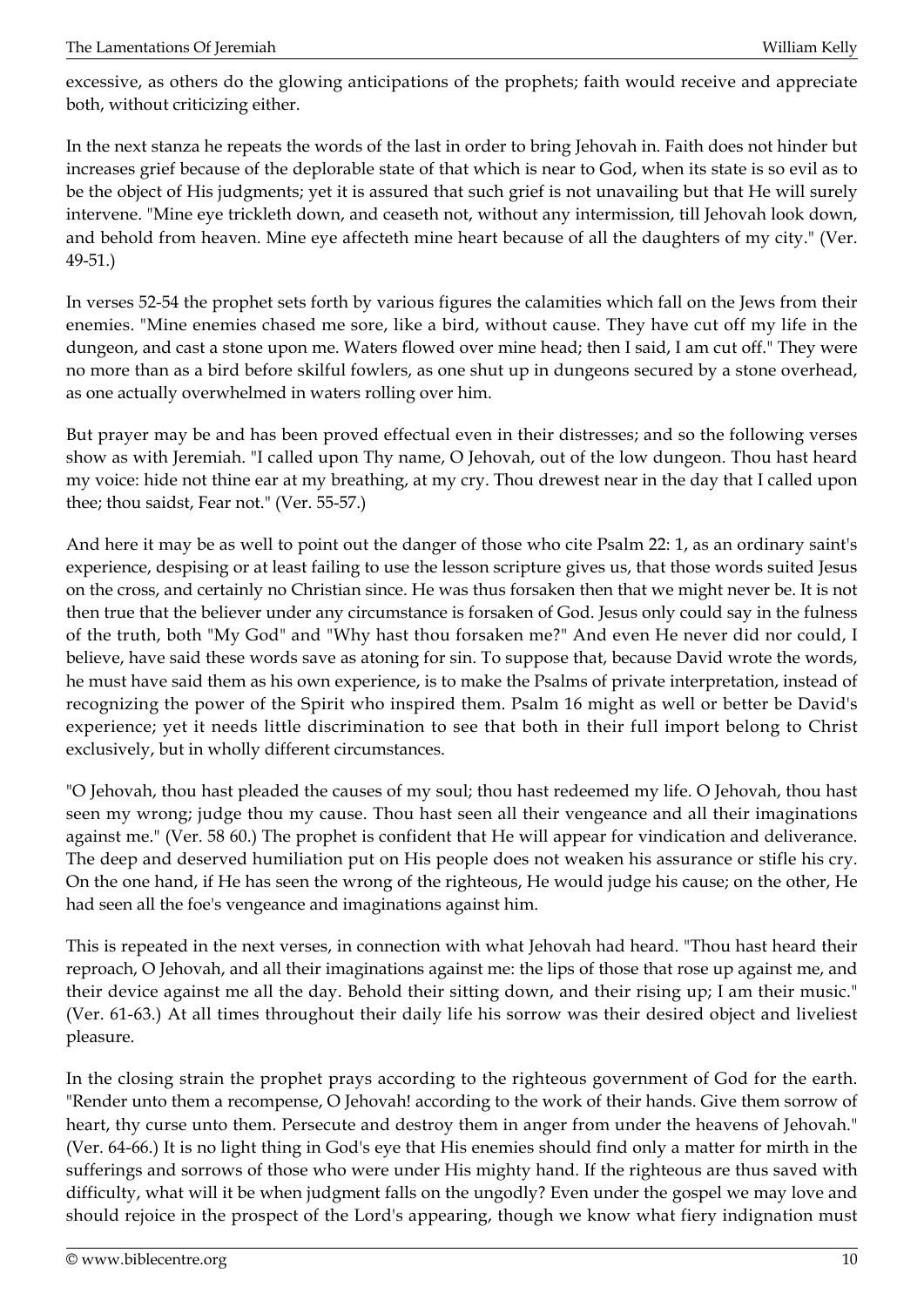consume the adversaries. Here of course the prayer is according to a Jewish measure, though none the less just. We are called to higher and heavenly things.

#### **LAMENTATIONS 4: 1-11**

It is impossible to view this sorrowful plaint of the prophet as merely historical. Nothing which had ever occurred in the way of disaster or humiliation at all approached the picture of desolation here described. The Spirit of prophecy is therefore forecasting the horrible abyss that awaited the beloved but guilty people.

"How the gold is become dim! the most fine gold is changed! The sacred stones are thrown down at the top of every street! The precious sons of Zion, comparable to fine gold, how they are esteemed as earthen pitchers, the work of the hands of the potter." Who could say that God screened or spared the iniquity of Israel? The most exalted in rank, dignity, and office were those who made their affliction most conspicuous. Could the most obdurate conscience in Jerusalem doubt whose hand had inflicted such reverses, whatever the instrument employed?

Hence the prophet, as he is growingly solemn in his glances at the uttermost distress, so is he calm but the more complete in setting it forth. It is as it were the evil all out, the leper white from head to feet, whose very extremity assures of God's opportunity to interfere both for the Jew and against the adversaries more especially such as ought to pity Jerusalem in the day of her calamity.

That the Chaldean foe should be bitter in reproach and cruel in punishment was not wonderful; but alas! the chosen nation's cup was not full of the indignity they must drink till they were the bitterest, out of sheer want and woe, against their own kin. "Even the dragons [or jackals] draw out the breast, they suckle their young: the daughter of my people [is] cruel like the ostriches in the wilderness." It is of the last bird we read in Job 39: 14-17, "which leaveth her eggs in the earth, and warmeth them in the dust, and forgetteth that the foot may crush them, or that the wild beast way break them. She is hardened against her young ones, as though they were not hers: her labour is in vain without fear; because God hath deprived her of wisdom, neither hath he imparted to her understanding."

The sense seems to me certain, though one may not say indisputable, seeing that so sensible a commentator as Calvin contrives to extract a different meaning. He understands the clause to mean that the daughter of the people had come to a savage or cruel one; and hence that whelps of serpents were more kindly dealt with than the Jews. The people had to do with nothing but cruelty, there being no one to succour them in their miseries. Thus the force would be, not that the people are accused of cruelty in not nourishing their children, but that they were given up to the most relentless of enemies. But I see no force in his reasoning which appears to be founded on unacquaintance with the Hebrew idiom, the masculine gender being used for emphasis where formally we might have expected the feminine, as not infrequently happens. Hence there is no real ground for going on with the allusion to the ostrich, as if the prophet meant that the Jews were so destitute of every help that they were banished into solitary places beyond the sight of men.

The true meaning is far more expressive and sets forth the awful state of the Jews, when not enemies only but those who should have been their own tenderest protectors were destitute of feelings found in the fiercest brutes, and only comparable for heartlessness to creatures of the most exceptional hardness and folly. Such were the mothers of Salem in the outpouring of Jeremiah's grief.

Accordingly in verse 1 he pursues the case. "The tongue of the suckling cleaveth to its palate for thirst; infants ask bread - none breaketh [it] for them." Such was the pitiable state of children from the tenderest days upward. Was it any better with their elders? "They that fed daintily perish in the streets; they who were brought up on scarlet embrace dung hills." (Ver. 5.) Parents and other adults were famishing and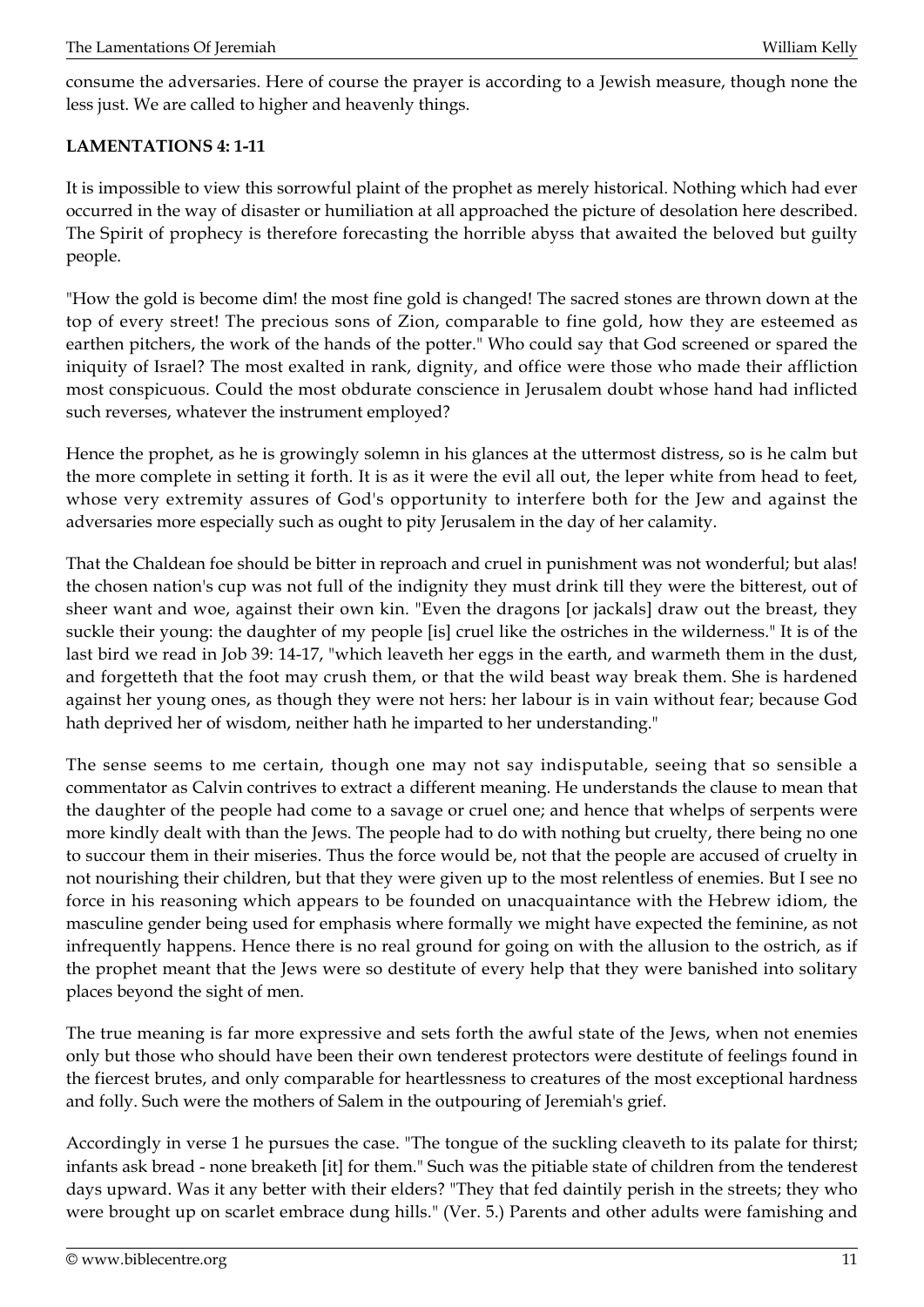dying of hunger, and this gladly as it were on the dunghill instead of the splendid couches on which they used to recline when weary of pleasure itself.

Next the prophet draws out the proof that the vengeance under which the people were worse than that of Sodom, especially in this, that the notorious city of the plain was overwhelmed in a sudden blow of destruction, whereas that of Jerusalem was prolonged and most varied agony. "For the punishment of the iniquity of the daughter of my people is greater than the punishment of the sin of Sodom, that was overthrown as in a moment, and no hands stayed on her." (Verse 6.) The "hands" of man added to the soreness of the Jewish chastening: Sodom was dealt with by God without any human intervention. Compare the feeling of David when he brought to the verge of ruin the people whom God had entrusted him to feed. (2 Sam. 24: 13, 14.)

Nor does any consecration to God avail to shelter: so complete the ruin, so unsparing the vengeance let loose on every class and every soul. "Her Nazarites were brighter than snow, they were whiter than milk; they were more ruddy in body than rubies (or coral), their cutting (shape) of sapphire. Their aspect is darker than dusk, they are not known in the streets; their skin cleaveth to their bones, it is dried up like a stick." Nothing availed in presence of these searching desolating judgments. The blessing which was once so marked on those separated was now utterly and manifestly fled, yea, wretchedness as under His ban had taken its place. And so truly was it so, that he proceeds to show how but a choice of ills awaited the Jew, a violent death or a life yet more horrible. "Happier the slain with the sword than the slain with hunger; because these pine away pierced through for the fruits of the field,"\* i.e., for the want of them. For it is very forced to take it as Calvin does, pierced through by the fruits of the earth, as if the productions of the earth became swords.

So obliterated were all traces of compassion or even natural feeling that, as we are next told, "the hands of pitiful women boiled their children; they became their food in the destruction of the daughter of my people." (Ver. 10.) Nothing could account for such barbarity but that which he adds immediately after (ver. 11): "Jehovah hath spent his fury; be hath poured out his fierce anger, and hath kindled a fire in Zion which hath devoured her foundations." What can be more thorough than to devour foundations? So it was declared of God against Jerusalem for their heinous sins. Impossible to escape His hand stretched out against His own: how deep their sin and vain to deny it!

#### **LAMENTATIONS 4: 12-22**

Verse 12 introduces a new topic, which gives remarkable vividness to the prophet's picture of Jerusalem's desolation. It was not the king of Judah who was surprised at the taking of his capital, but the kings of the earth who treated it as incredible that they could force it; it was not the Jews merely who fondly dreamt that their city was impregnable, but all the inhabitants of the world gave up the hope as vain. "The kings of the earth, and all the inhabitants of the world, would not have believed that the adversary and the enemy should have entered into the gates of Jerusalem." (Ver. 12.)

This prepares the way for a fresh exposure of the real causes of Jerusalem's ruin. Their sins were so glaring, where they where most odious and offensive, that God must have denied Himself if He had not brought His people down to the dust and scattered them to the ends of the earth. "Because of the sins of her prophets, the iniquities of her priests that have shed the blood of the just in the midst of her, they wandered blind in the streets, they were defiled with blood, so that men could not touch their garments." (Ver. 13, 11.) The greater the privilege in having such servants of Jehovah, the more distressing that they should pollute His name and people.

There is no reason that I know for Calvin's version of the last clause of verse 14: "They were defiled with blood, because they could not but touch their garments." It seems indeed an ungrounded departure from the common and correct translation, both in giving the reason where it should be rather a statement of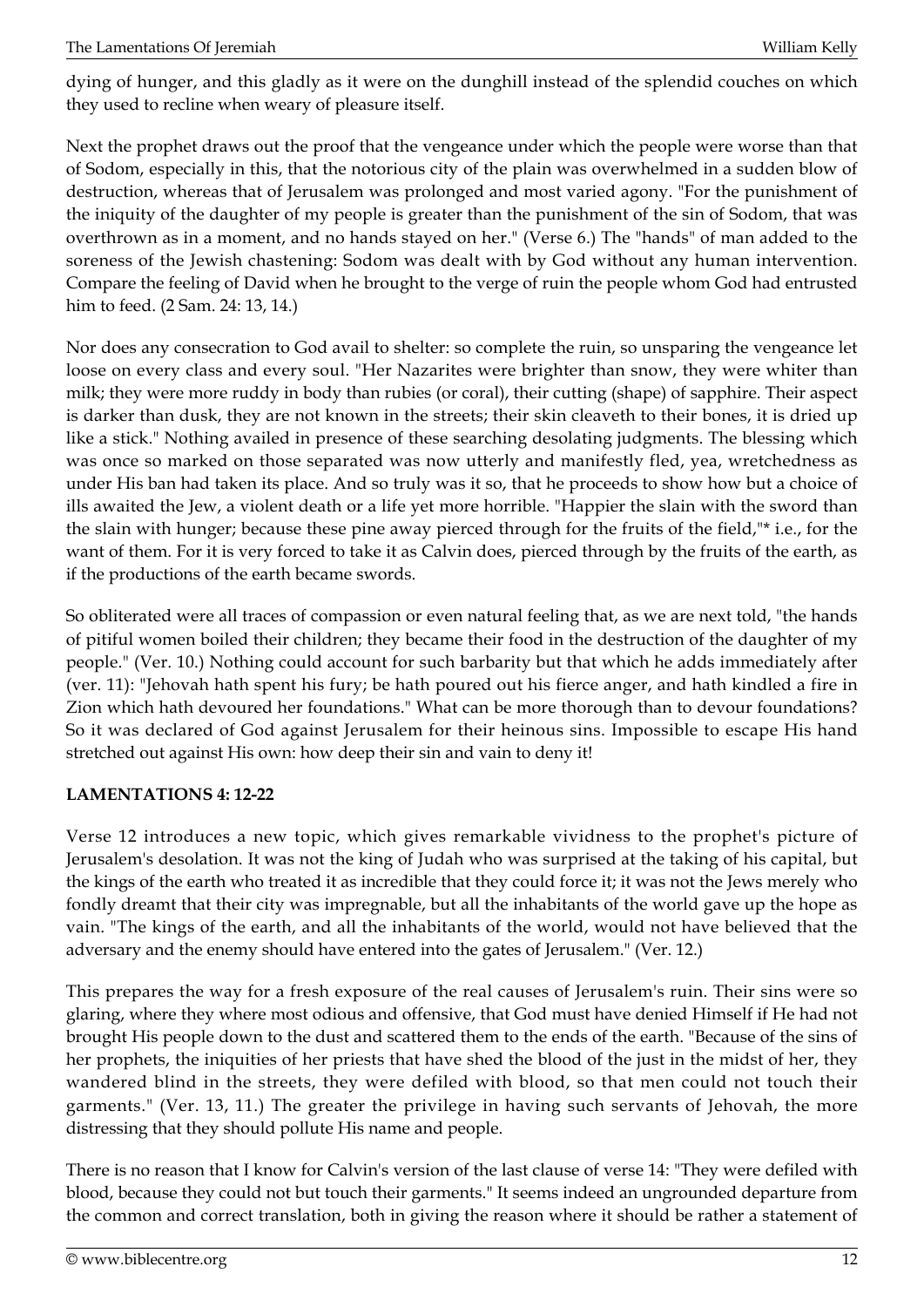consequence, and in needlessly supposing a particle which brings in a very different idea. Nor do I see any just meaning in what results; for where would be the force of saying that they were defiled with blood because they could not but touch their garments? One could understand pollution from such contact, but hardly with blood from it. As the clause stands in the common version, the import appears to be that wandering blindly in the streets they defiled themselves in the worst way possible, with blood, so that their very garments must pollute any who might touch them. So universal was the defilement of the holy city that the clothes of the inhabitants could not be touched without contamination to others. There was as it were a fretting leprosy in the whole body politic. "Depart, unclean, they called out to them; depart, depart, touch not. So they flee away and also wander. They say among the nations, they shall dwell no more [there]." Thus most graphically does the prophet show that the exile of the Jew from the land was inevitable and of another character from an ordinary deportation of a people through the cruelty of a conqueror or the jealousy of an ambitious rival nation. It was in vain for the Jews to flatter themselves that it was God employing them for a season as a missionary people: God will send them forth; a few preparatorily to the kingdom, and when it is set up yet more largely as a nation. But here it is a people once holy, now profane, not honoured in a gracious service and a grave trust, but punished for their dishonour of His law and sanctuary, and hence outcasts so ignominious that they flee themselves like lepers, proclaiming their own defilement and misery. So complete is the ruin that among the nations it is said, They shall no more sojourn in their land and city.

But this is an error. Impossible that God should be defeated by Satan, good by evil, in the long run. Appearances in this world ever give such expectations; and unbelieving man is as ready to credit them as to doubt God. But in the midst of judgment God remembers mercy; and therefore the more unsparing He might be, the more assuredly He would turn again with deliverance for His own name's sake. "The face [i.e. anger] of Jehovah hath divided them, he will no more regard them: they respected not the faces of the priests, they spared not the elders." (Ver. 16.) Undoubtedly their overthrow was complete, and the contempt of the enemy so much the better because their success was beyond their own hopes; for there had ever been a lurking fear that God would avenge their wrongs and once more espouse the cause of His people. But now that He gave them up to the will of His adversaries, their pleasure, was to wound them to the quick in the persons of the most honoured sons of Zion.

And what could the prophet say in extenuation? He could only add here another heavy fault: "As yet for us [i.e., while we yet remained], our eyes failed for our vain help; on our watchtowers we watched for a nation that could not save us." (Ver. 17.) They turned with longing desires after Egypt against the Chaldeans, instead of turning to God in repentance of heart, spite of reiterated warning from His prophets not to trust in an arm of flesh, least of all in that broken reed.

But no: sentence was passed by God, incensed with the unwearied evils of His people; and the fiercest of the heathen were let loose as executors of His wrath upon them. "They hunted our steps, so that we could not walk in our streets; our end was near, our days were fulfilled, for our end had come. Our persecutors are swifter than the eagles of the heaven: they pursued us upon the mountains, they laid wait for us in the wilderness." (Ver. 18, 19.) No mountain was steep, no desert lonely, enough to protect the guilty fugitives. It was God who was punishing them by means most just, yet to them most painful, for their revolt from Himself.

Alas! the remnant returned from Babylon have only added another and incomparably worse sin in the rejection of the Messiah and the refusal of the gospel, so that wrath is come upon them to the uttermost.

But even then how lamentable the desolation! "The breath of our nostrils, the anointed of Jehovah, was taken in their pits, of whom was said, Under his shadow we shall live among the heathen." (Ver. 20.) It is of course Zedekiah who is alluded to. They had hoped in his office, whatever his demerits personally, forgetting that all the honour God bestowed on it was in view of Christ, who alone shall bear the glory. But their hearts were in the present, not really for Messiah; and they had only to lie down disappointed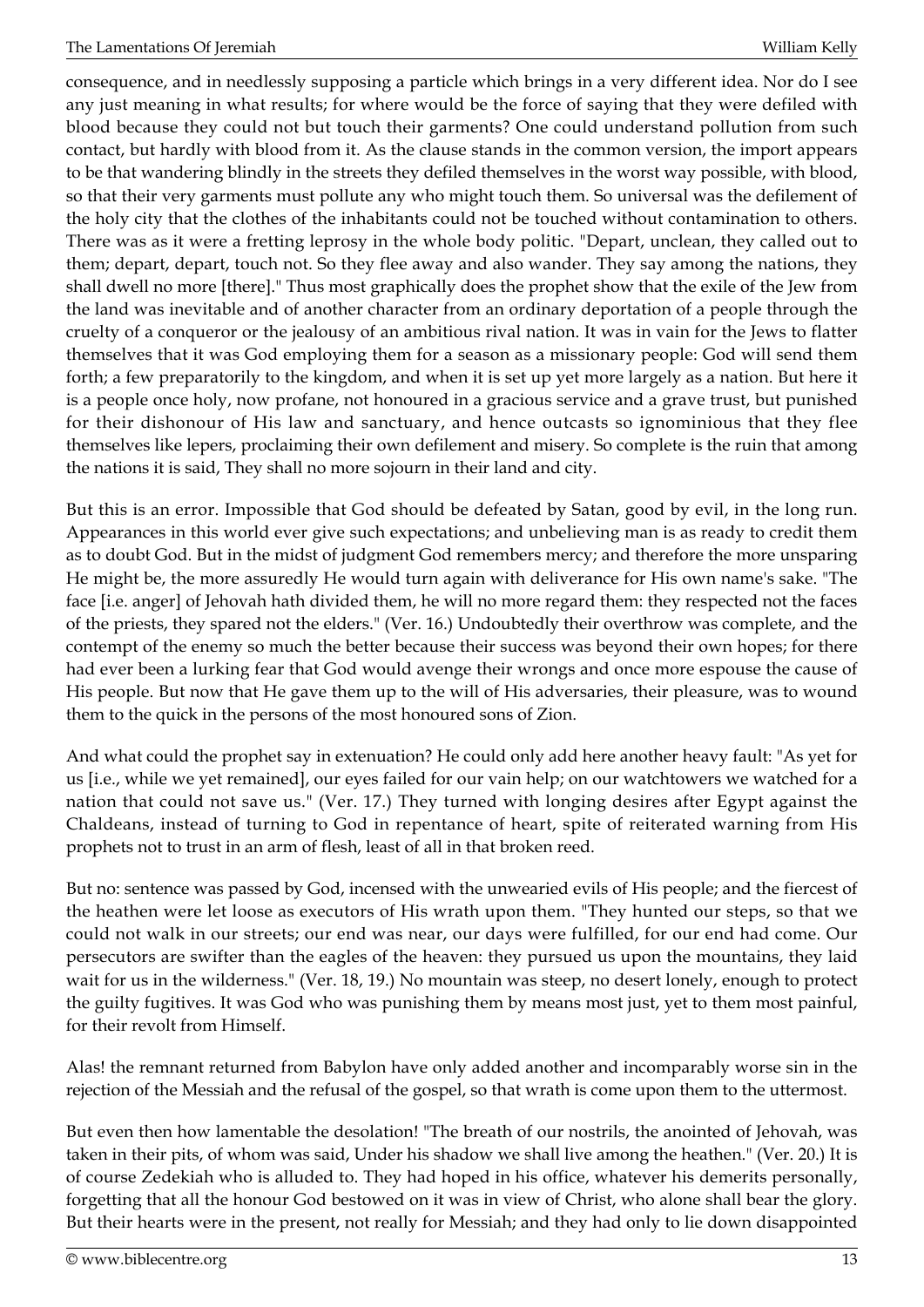in sorrow.

Did Edom then taunt their fallen brother in the day of his distress? Indeed they did it with murderous treacherous hatred too. Hence the apostrophe of the prophet. "Rejoice and be glad, O daughter of Edom, that dwellest in the land of Uz; the cup also shall pass through unto thee: thou shalt be drunken, and shalt make thyself naked. The punishment of thine iniquity is accomplished, O daughter of Zion; he will no more carry thee away into captivity: he will visit thine iniquity, O daughter of Edom; he will discover thy sins." (Ver. 21, 22.) Did they say in the day of Jerusalem, Down with it, down with it to the very foundation? They too must be brought to shame. If the Chaldean swept the holy land, the daughter of Edom must await no less when her day came to be carried away captive for her sins.

#### **LAMENTATIONS 5**

The last chapter differs from all before in that the alphabetic series drops, though there are evidently twenty-two verses as in other cases, with the modification we have seen in chapter 3 and its triplets. Internally also the elegy approaches more to the character of a prayer as well as a compressed summing up of the sorrows detailed before.

Hence, says the prophet, "Remember, O Jehovah, what hath happened to us; behold, and look on our reproach. Our inheritance is turned over to strangers, our houses to aliens." (Ver. 1, 2.) It was not merely a human or natural feeling of their loss and degradation. We must bear in mind that Israel had the land of their possession from Jehovah. No doubt they expelled or subjugated the Canaanites. According to men they held by right of conquest. But a deeper fact lay underneath the successes of Joshua. Strength was given from God to put down the most corrupt race then on the face of the earth who had intruded into a land which He had from the first destined and given by promise to the fathers. For when the most High divided to the nations their inheritance, when He separated the sons of man, He set the bounds of the tribes according to the number of the sons of Israel. Alas! they took the blessing not as promises by faith on the ground of God's grace, but under the condition of their own fidelity to the law - a condition necessarily fatal to the sinner. Hence the disasters, and finally ruin, which Jeremiah here groans out to God. But the title, in which Moses (Deut. 32: 8) had thus declared His purpose as to His people, is to be noted; for it is His millennial name more specially than any other, and hence that by which Melchizedek is characterized, who typifies the day of blessing after the victory is won over the assailing and previously triumphant kings of the Gentiles. Thus there is assured hope in the end for the scattered and peeled people of God. Meanwhile how bitter the sight of their inheritance transferred to the foreigners, their houses to strangers!

"We are orphans and without a father, our mothers [are] as widows." (Ver. 3.) Even this did not convey a vivid enough picture of their desolation. The common possession of all, the freest uses of their land, belonged to hard masters. "Our water have we drunk for money; our wood cometh for a price. On our necks [i.e. with a yoke on them] are we persecuted; we toil and have no rest." (Ver. 4, 5.) What slaves so abject? And this Jeremiah who did not go to Babylon stayed long enough to see, and feel, and spread in sorrow before God. "To Egypt we gave the hand and to Asshur to be satisfied with bread." (Ver. 6.) But neither could effectually help, still less could either resist the king of Babylon; and this because of Israel's sins which had so long called for an avenger. "Our fathers sinned [and are] not; and we bear their iniquities." (Ver. 7.) This, we know, was become a proverbial complaint about this time. (Ezek. 18.) But God tried them on their own ground, with precisely the same result of ruin because of their evil. For if fathers and children are alike sinful, the punishment is due whether for those or for these: come it must if God judges. How much better then to repent than to repine and murmur, only aggravating the evil and ensuring vengeance on such accumulating rebellion against God!

"Slaves rule over us: no one delivereth us out of their hand. With our lives\* we bring in our bread because of the sword of the wilderness. Our skins\* glow like an oven because of the hot blasts of famine.